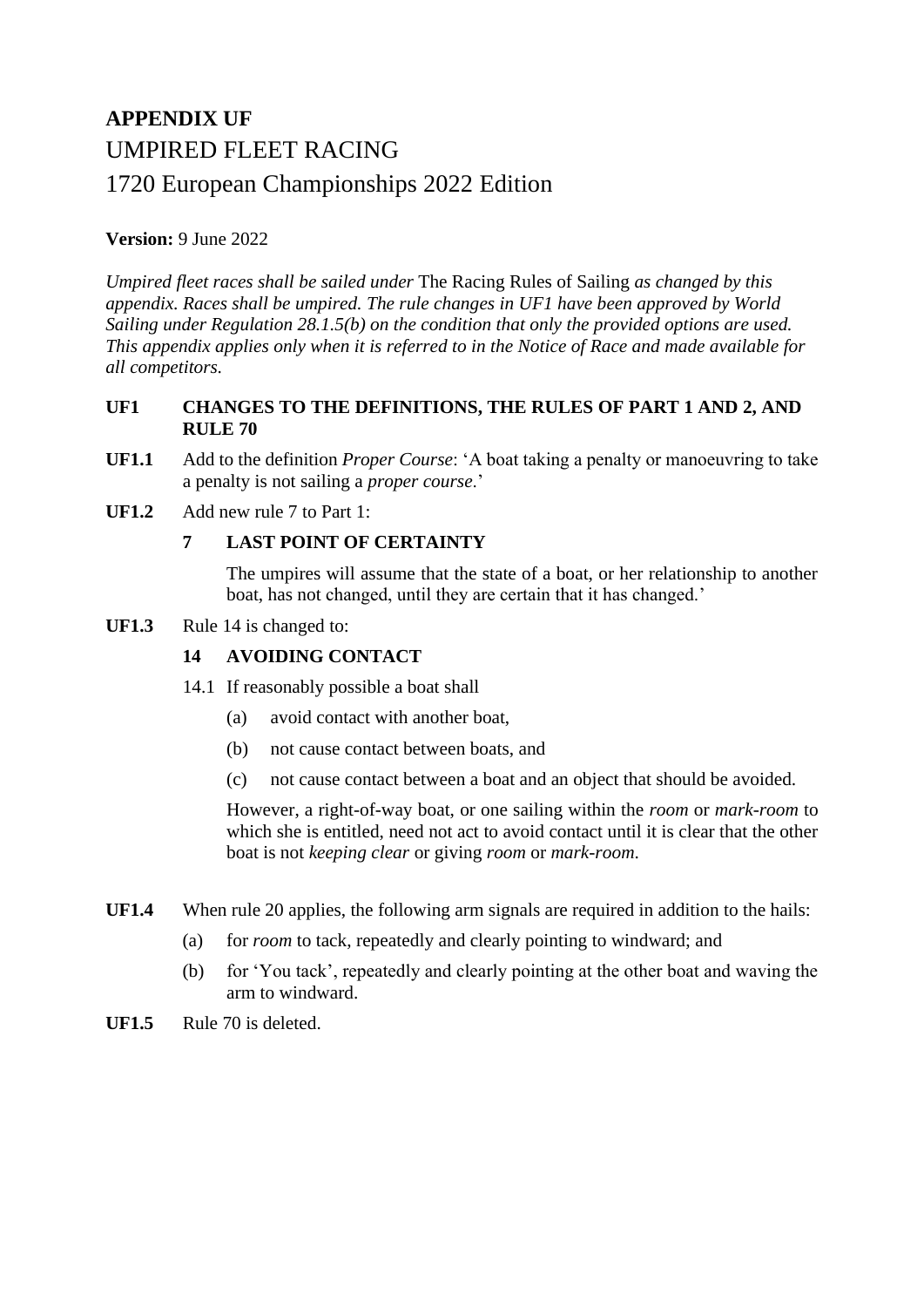## **UF2 CHANGES TO OTHER RULES**

**UF2.1** Rule 28.2 is changed to:

## **28 SAILING THE COURSE**

28.2. A boat may correct any errors in *sailing the course*, provided she has not rounded the next mark or crossed the finishing line to *finish*.

#### **UF3 ON WATER PROTESTS AND PENALTIES**

**UF3.1** In this appendix, 'a penalty' will mean the following:

A One-Turn Penalty taken in accordance with rule 44.2.

**UF3.2** The first sentence of rule 44.1 is changed to: 'A boat may take a penalty when, in an incident while *racing*, she may have broken one or more of the *rules* of Part 2 (except rule 14 when she has caused damage or injury), rule 31 or rule 42. However, when she may have broken a rule of Part 2 and rule 31 in the same incident, she need not take the penalty for breaking rule 31.

#### **UF3.3 On the Water Protests by Boats and Penalties**

- (a) While racing, a boat may protest another boat under a rule of Part 2 (except rule 14) or under rule 31 or rule 42; however, a boat may only protest under a rule of Part 2 for an incident in which she was involved. To do so she shall hail 'Protest' and conspicuously display a Red flag at the first reasonable opportunity. She shall remove the flag before, or at the first reasonable opportunity after a boat involved in the incident has taken a penalty voluntarily or after an umpire's decision.
- (b) A boat that protests as provided in rule UF3.3(a) is not entitled to a hearing, unless an umpire signals in accordance with UF3.5(d). Instead, a boat involved in the incident may acknowledge breaking a rule by voluntarily taking a penalty. An umpire may penalise any boat that broke a rule and was not exonerated, unless the boat took a penalty voluntarily.

## **UF3.4 Penalties and Protests Initiated by an Umpire**

- (a) When a boat
	- (1) breaks rule 31 and does not take a penalty,
	- (2) breaks rule 42,
	- (3) gains an advantage despite taking a penalty,
	- (4) commits a breach of sportsmanship, or
	- (5) fails to comply with rule UF3.6 or to take a penalty when required to do so by an umpire,

an umpire may penalise her without a protest by another boat. The umpire may impose a penalty or more, each signalled in accordance with rule UF3.5(b), or disqualify her under rule UF3.5(c), or report the incident to the protest committee for further action. If a boat is penalized under rule UF3.4(a)(5) for not taking a penalty or taking a penalty incorrectly, the original penalty is cancelled.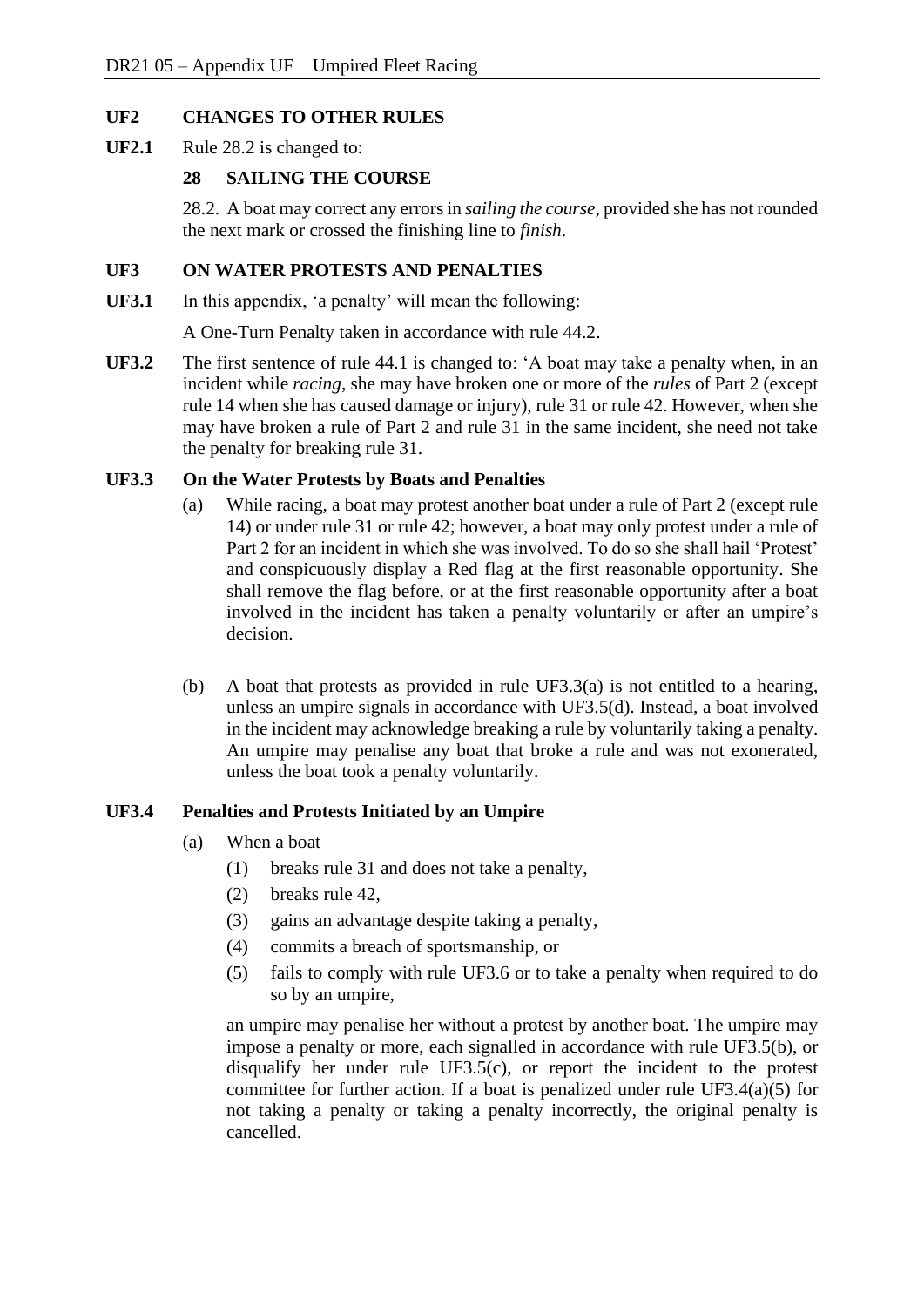(b) An umpire who decides, based on his own observation or a report received from any source, that a boat may have broken a rule, other than rule UF3.6 or rule 28 or a rule listed in rule UF3.3(a), may inform the protest committee for its action under rule 60.3. However, he will not inform the protest committee of an alleged breach of rule 14 unless there is damage or injury.

## **UF3.5 Umpire Signals**

An umpire will signal a decision as follows:

- (a) A green and white flag with one long sound means 'No penalty.'
- (b) A red flag with one long sound means 'a penalty is imposed or remains outstanding.' The umpire will hail or signal to identify each such boat.
- (c) A black flag with one long sound means 'A boat is disqualified.' The umpire will hail or signal to identify the boat disqualified.
- (d) A blue flag with one long sound means 'The umpires do not have the facts required to make a decision.'

#### **UF3.6 Imposed Penalties**

- (a) A boat penalised under rule UF3.5(b) shall take a penalty.
- (b) A boat disqualified under rule UF3.5(c) shall promptly leave the course area.

## **UF4 RACE COMMITTEE ACTIONS**

**UF4.1** After boats have finished, the race committee will inform competitors about the results on the official noticeboard.

## **UF5 PROTESTS; REQUESTS FOR REDRESS OR REOPENING; APPEALS; OTHER PROCEEDINGS**

- **UF5.1** No proceedings of any kind may be taken in relation to any action or non-action by an umpire.
- **UF5.2** A boat is only entitled to a hearing when the umpires have signalled in accordance with UF3.5(d) or under UF5.3.
- **UF5.3** A boat intending to
	- (a) protest another boat under a rule other than rule UF3.6 or rule 28, or a rule listed in rule UF3.3(a),
	- (b) protest another boat under rule 14 if there was contact that caused damage or injury, or
	- (c) request redress

shall inform the race committee by hail or by VHF when she crosses the finish line or after retiring.

**UF5.4** The time limit defined in rule UF5.3 also applies to protests under rule UF5.9, UF5.10 and UF5.11 when such protests are permitted. The protest committee shall extend the time limit if there is good reason to do so.